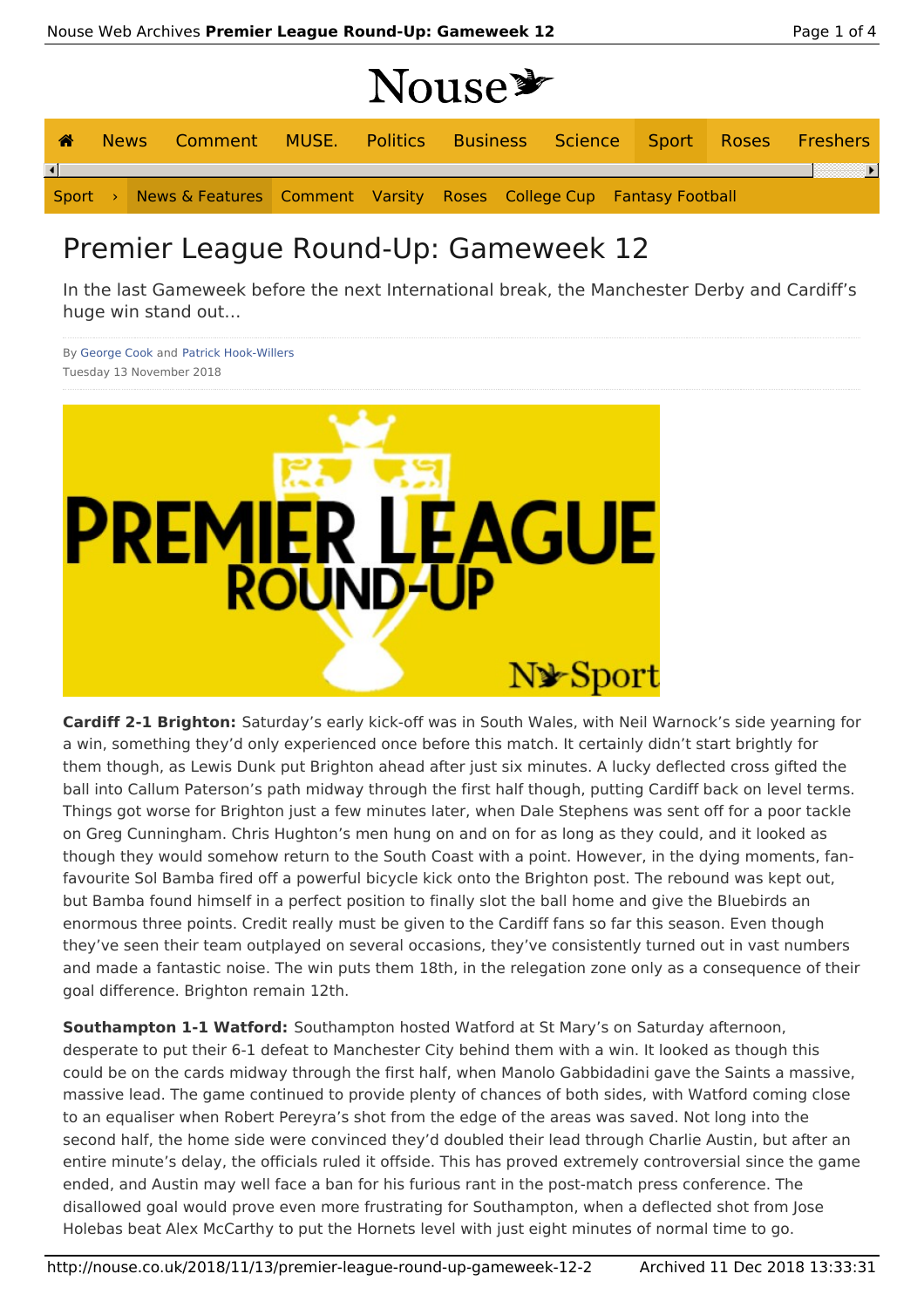## Nouse Web Archives **Premier League Round-Up: Gameweek 12** Page 2 of 4

Southampton now sit in 17th place, only out of the bottom three on goal difference. Mark Hughes will be seriously fearing for his job, as it's now just five wins from twenty-four. His winning percentage is worse than the clubs previous five managers. Watford remain in the top half of the table, with manager Javi Gracia on the verge of signing a new long-term deal.

**Huddersfield Town 1-1 West Ham:** Huddersfield were hoping to build on their huge win against Fulham as they entertained West Ham, who'd scored four last-weekend. It seemed to be the ideal start for David Wagner's men, who took the lead after seven minutes. Alex Pritchard got the goal, which came as a consequence of some poor West Ham defending. The home side should probably have been further ahead when the half-time whistle was blown and were also angry that a supposed penalty wasn't given in their favour. It was clear when they came out for the second half that defending would be the emphasis of their play, desperate to push themselves out of the relegation zone where they've been all season. Despite keeping West Ham at bay for so long, Felipe Anderson cruelly denied Huddersfield three points with his equaliser 15 minutes from time. It was his third goal in two games, as he seems to be beginning to find the form his lofty transfer fee demands of him. West Ham remain 13th, and Huddersfield remain in the dreaded bottom three, with a trip to Molineux and Wolves next.

**Leicester 0-0 Burnley:** In the first game at the King Power since the tragic death of Leicester City owner Vichai Srivaddhanprabha and four other people in a helicopter crash in the King Power Stadium car park, Leicester faced Burnley, in a game that paled into insignificance given the poignancy of the occasion. Leicester had a few chances, Jamie Vardy having a shot cleared from the line, Rachid Ghezzal striking the bar with a headed effort and man of the match Joe Hart saving Burnley's clean sheet by denying Demarai Gray. Burnley had one clear cut chance which was spurned by Chris Wood as he sent an effort over the bar. Of course, the final score meant nothing on a day like this, but both Burnley and Leicester will be happy with a point.

**Newcastle 2-1 Bournemouth:** Newcastle got their second win on the spin versus Bournemouth in a shock result for the Magpies. Salamon Rondon put the home side ahead after just seven minutes, going on to double the lead on the 39th. The Bournemouth goal came deep in first half injury time, which was prompted by a lengthy delay to give Bournemouth right back Adam Smith treatment. Jefferson Lerma headed a cross from surprise Fantasy Premier League star Ryan Fraser home to give the Cherries hope of continuing their amazing start to the season. It transpired that they would fail in their efforts however, with Newcastle holding on to see the game out and carry on their mini-revival.

**Crystal Palace 0-1 Tottenham:** Tottenham carried on their best ever start to a Premier League season (yeah I haven't got a clue how it is either but here we are Up The Spurs) against South London foes Crystal Palace. Tottenham were the better team for large swathes of the game, pressurising the Palace goal consistently, but lacking an edge that hasn't been present all season to take the lead. After the halftime break, a stroke of luck finally came for the Lilywhites when Harry Kane's header was deflected into the path of young centre back Juan Foyth, who nodded home his first ever Premier League goal. Crystal palace had the best of it late on, with James Tomkins and Alexander Sorloth missing simple chances that would have given the Eagles their first win in seven matches, but it was Tottenham who came away with the win, and me who came away feeling like I had just suffered a major heart attack…

**Liverpool 2-0 Fulham:** Following their terrifying trip to Belgrade earlier in the week, Liverpool returned to winning ways against a poor Fulham side. The away team were convinced they'd got a shock lead through Aleksandar Mitrovic's header, only for Paul Tierney to disallow the goal. The replay has divided opinion. However, what infuriated Fulham the most was that Mohammed Salah had the ball in the net for Liverpool just 15 seconds later. Slavisa Jokanovic accused the officials of 'disrespect' afterwards. Xherdan Shaqiri, who didn't feature midweek due to political fears, doubled the home sides lead early in the second half. The result means Liverpool remain unbeaten in second place, still keeping the pressure on Man City who are two points ahead. At the complete opposite end of the table though, Fulham remain rooted to the bottom. They have conceded a staggering 31 goals already this season, and more clouds seem to be gathering over the reign of Jokanovic. Next up for them after the International break is a home tie with Southampton, a game where three points could be absolutely huge. Liverpool face a tricky away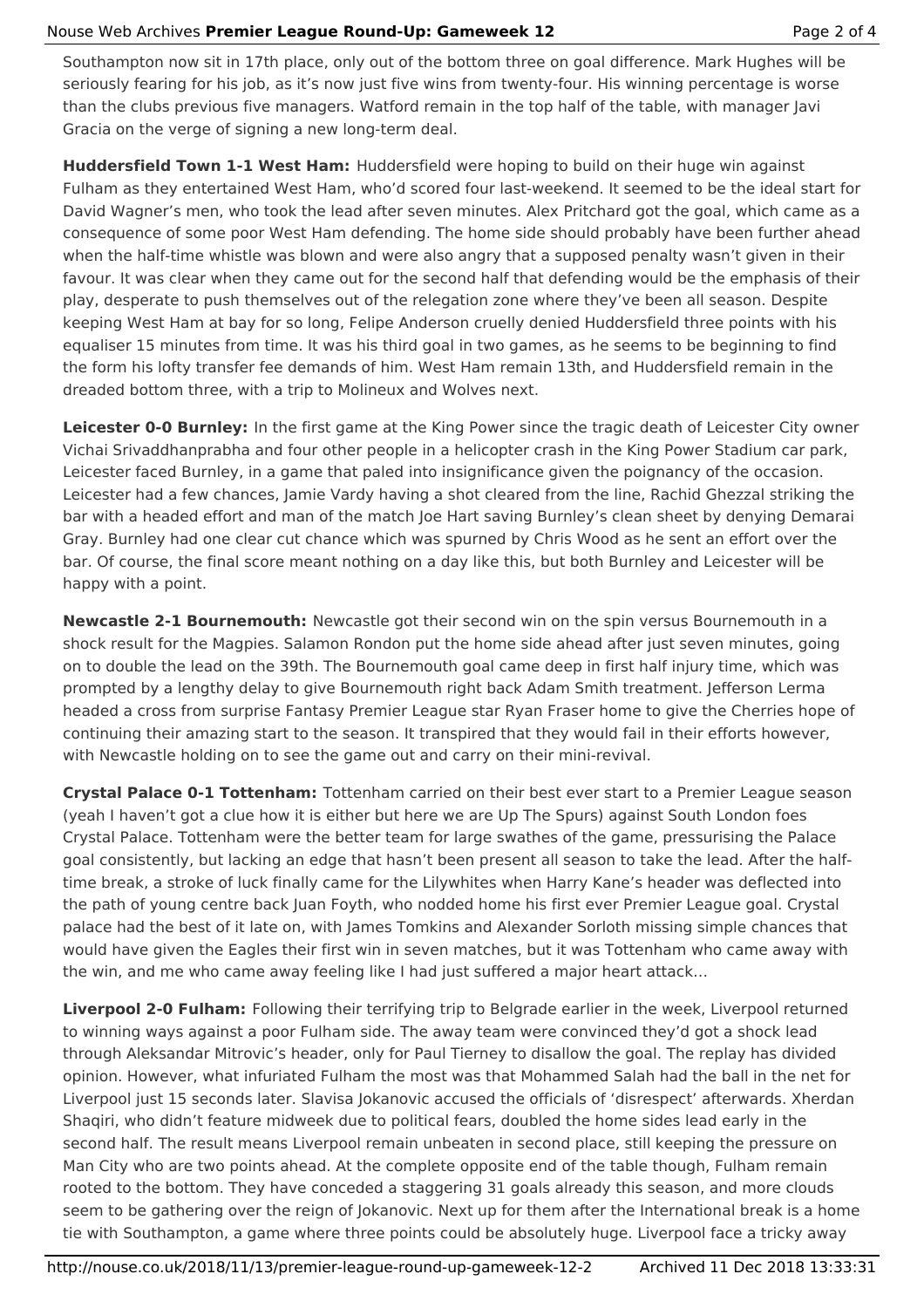match with Watford.

**Chelsea 0-0 Everton:** This was an extremely scrappy draw, neither side showing prowess in attack. Marcos Alonso came closest to breaking the deadlock with a sweetly struck cross goal volley that moved faster than his out of control BMW, which England keeper Jordan Pickford was more than equal to. Aside from this and a minor brawl in the first half, this game had very little to shout about, and as such Chelsea manager Maurizio Sarri has said that Chelsea need to "change their approach" to games after a run of games in which their early season flair has vanished.

**Arsenal 1-1 Wolverhampton Wanderers:** The Emirates Stadium seems to be beaming with positivity at the moment, with the new reign of Unai Emery really pleasing most fans. However, fans certainly won't have been impressed with the opening twenty or so minutes on Sunday. Ivan Cavaleiro gave Wolves the lead after thirteen minutes, as the away side capitalised on Granit Xhaka's total mix-up. The visitors had plenty more good chances throughout the game, and it really was surprising how they didn't manage to score more. Arsenal's perseverance did eventually get them an equaliser through Henrikh Mkhitaryan four minutes from time but players, the manager and fans will certainly have gone home with two less points than they expected. Unai Emery has now seen three consecutive draws with Arsenal, with plenty of errors across each of those games for him to ponder. They are fifth, three points adrift of North London rivals Tottenham in the Champions League spot. Nune Espirito Santo's men sit in 11th place, without a win in four games though.

**Manchester City 3-1 Manchester United:** The first Manchester Derby of the season was everything a neutral could have wanted. City were imperious and United were pedestrian, their goal only coming from the spot after the introduction of Romelu Lukaku when already two down. David Silva put the Champions ahead after just 12 minutes, a lead that was doubled by new member of the 150 goal club Sergio Aguero, who struck past David de Gea with a thumping strike at the near post. The highlight of the match, which was testament to the brilliance of this Manchester City side was Ilkay Gundogan's goal on 86 minutes, which came after a 44 pass passage of play that saw the previously "noisy neighbours" stamp their authority as the supreme force in Manchester. However, the 44-pass move is still only third in the longest sequence of play leading to a goal, with the mighty Spurs top of that tree after a 48-pass goal against QPR in 2014. One for the cabinet that…



| Most Read                                                     | <b>Discussed</b>                      |  |  |  |  |  |  |
|---------------------------------------------------------------|---------------------------------------|--|--|--|--|--|--|
| 1. Men's Football 3s fight back to win on Derby Day           |                                       |  |  |  |  |  |  |
| 2. Premier League Round-Up: Gameweek 15                       |                                       |  |  |  |  |  |  |
| 3. Zidane the greatest of all time                            |                                       |  |  |  |  |  |  |
| 4. Mind over Matter: An insight into the psychology of boxing |                                       |  |  |  |  |  |  |
| 5. Women's sport to open and close Roses 2019                 |                                       |  |  |  |  |  |  |
|                                                               | 6. Is lad culture really a bad thing? |  |  |  |  |  |  |

## Write for Nouse Sport

Get in touch with the editors

Join the Facebook group